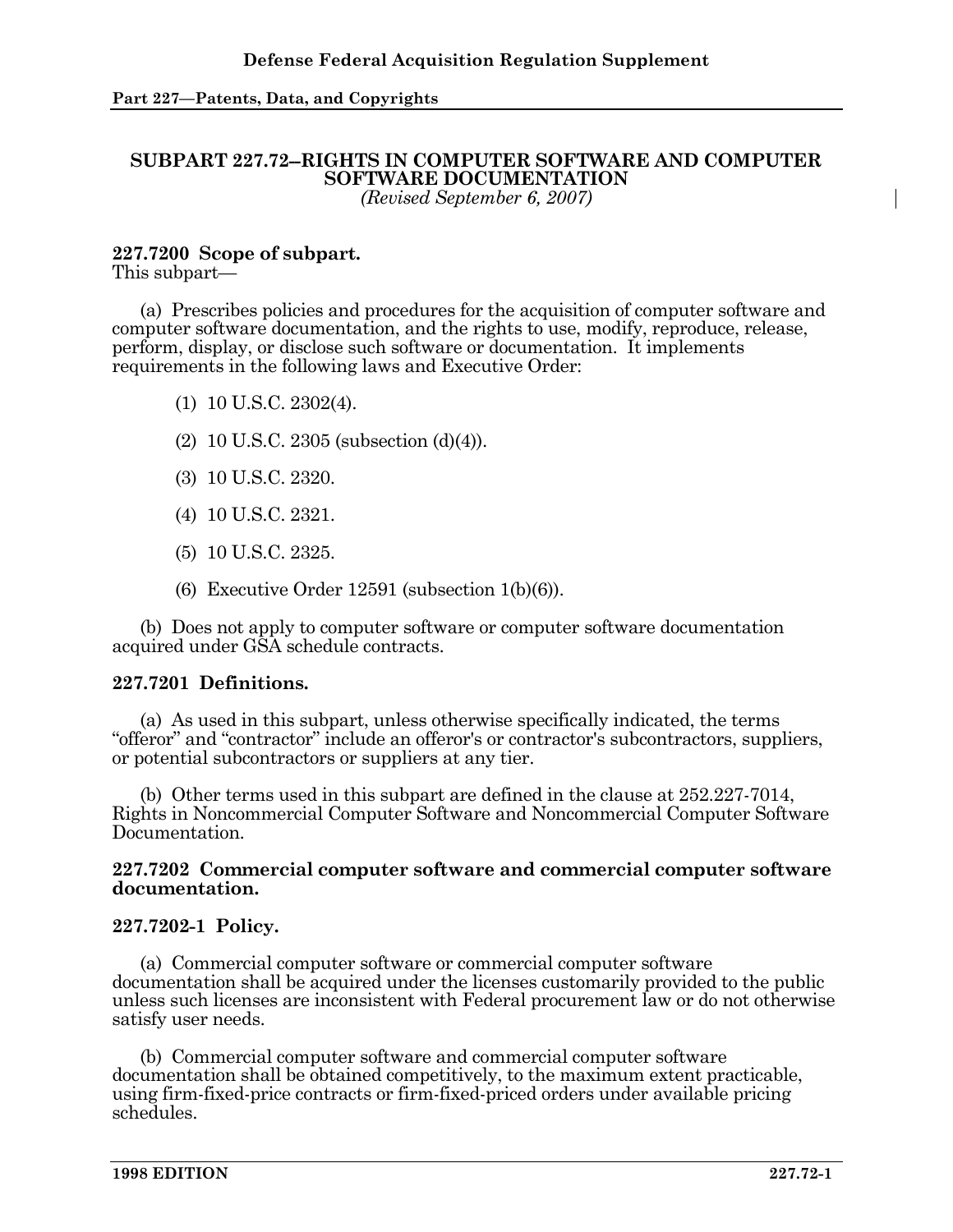(c) Offerors and contractors shall not be required to—

 (1) Furnish technical information related to commercial computer software or commercial computer software documentation that is not customarily provided to the public except for information documenting the specific modifications made at Government expense to such software or documentation to meet the requirements of a Government solicitation; or

 (2) Relinquish to, or otherwise provide, the Government rights to use, modify, reproduce, release, perform, display, or disclose commercial computer software or commercial computer software documentation except for a transfer of rights mutually agreed upon.

# **227.7202-2 Reserved.**

### **227.7202-3 Rights in commercial computer software or commercial computer software documentation.**

 (a) The Government shall have only the rights specified in the license under which the commercial computer software or commercial computer software documentation was obtained.

 (b) If the Government has a need for rights not conveyed under the license customarily provided to the public, the Government must negotiate with the contractor to determine if there are acceptable terms for transferring such rights. The specific rights granted to the Government shall be enumerated in the contract license agreement or an addendum thereto.

#### **227.7202-4 Contract clause.**

A specific contract clause governing the Government's rights in commercial computer software or commercial computer software documentation is not prescribed. As required by 227.7202-3, the Government's rights to use, modify, reproduce, release, perform, display, or disclose computer software or computer software documentation shall be identified in a license agreement.

### **227.7203 Noncommercial computer software and noncommercial computer software documentation.**

# **227.7203-1 Policy.**

 (a) DoD policy is to acquire only the computer software and computer software documentation, and the rights in such software or documentation, necessary to satisfy agency needs.

(b) Solicitations and contracts shall—

 (1) Specify the computer software or computer software documentation to be delivered under a contract and the delivery schedules for the software or documentation;

 (2) Establish or reference procedures for determining the acceptability of computer software or computer software documentation;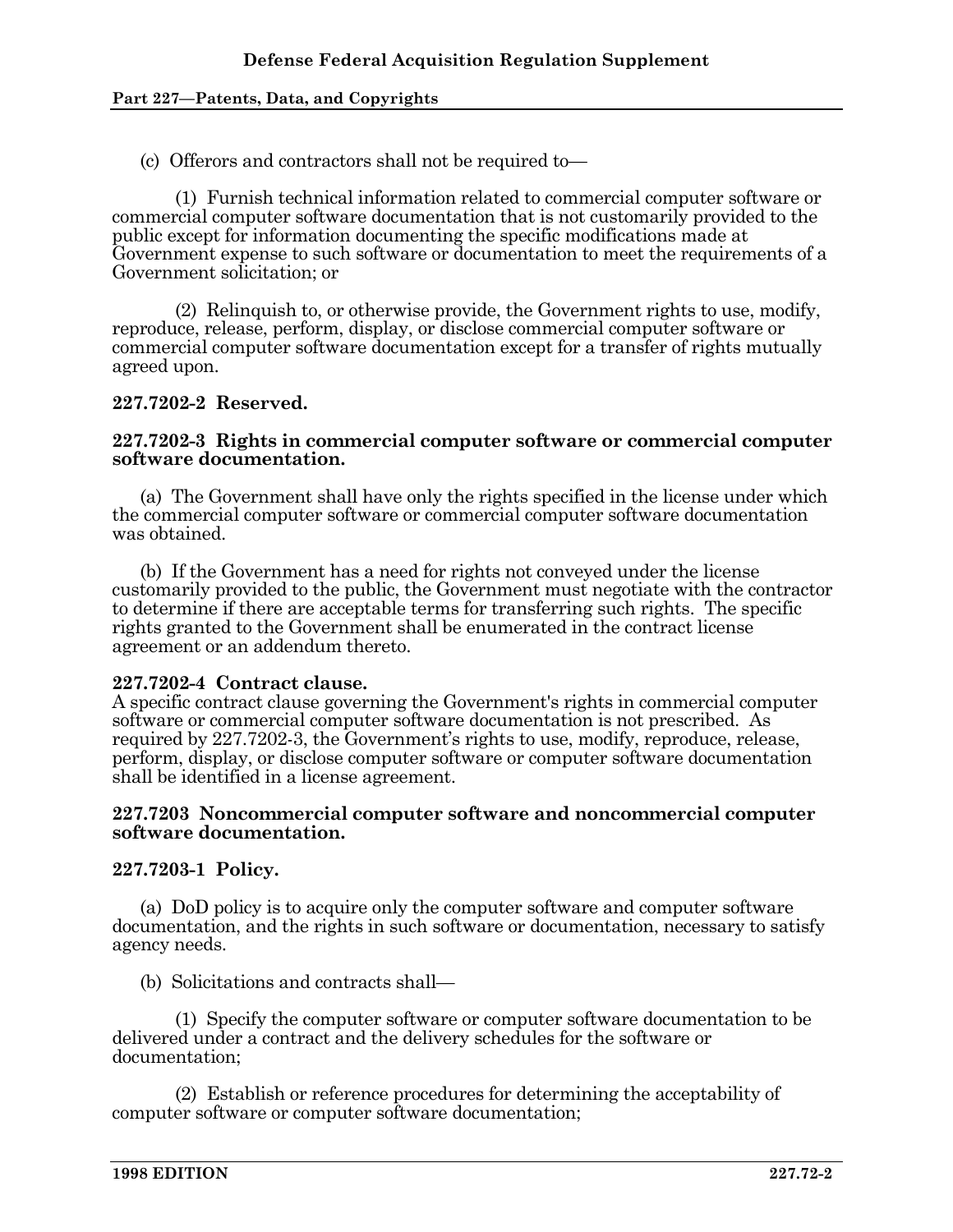(3) Establish separate contract line items, to the extent practicable, for the computer software or computer software documentation to be delivered under a contract and require offerors and contractors to price separately each deliverable data item; and

 (4) Require offerors to identify, to the extent practicable, computer software or computer software documentation to be furnished with restrictions on the Government's rights and require contractors to identify computer software or computer software documentation to be delivered with such restrictions prior to delivery.

 (c) Offerors shall not be required, either as a condition of being responsive to a solicitation or as a condition for award, to sell or otherwise relinquish to the Government any rights in computer software developed exclusively at private expense except for the software identified at 227.7203-5(a)(3) through (6).

 (d) Offerors and contractors shall not be prohibited or discouraged from furnishing or offering to furnish computer software developed exclusively at private expense solely because the Government's rights to use, modify, release, reproduce, perform, display, or disclose the software may be restricted.

 (e) For acquisitions involving major weapon systems or subsystems of major weapon systems, the acquisition plan shall address acquisition strategies that provide for computer software and computer software documentation, and the associated license rights, in accordance with 207.106(S-70).

### **227.7203-2 Acquisition of noncommercial computer software and computer software documentation.**

 (a) Contracting officers shall work closely with data managers and requirements personnel to assure that computer software and computer software documentation requirements included in solicitations are consistent with the policy expressed in 227.7203-1.

 (b)(1) Data managers or other requirements personnel are responsible for identifying the Government's minimum needs. In addition to desired software performance, compatibility, or other technical considerations, needs determinations should consider such factors as multiple site or shared use requirements, whether the Government's software maintenance philosophy will require the right to modify or have third parties modify the software, and any special computer software documentation requirements.

 (2) When reviewing offers received in response to a solicitation or other request for computer software or computer software documentation, data managers must balance the original assessment of the Government's needs with prices offered.

 (c) Contracting officers are responsible for ensuring that, wherever practicable, solicitations and contracts—

 (1) Identify the types of computer software and the quantity of computer programs and computer software documentation to be delivered, any requirements for multiple users at one site or multiple site licenses, and the format and media in which the software or documentation will be delivered;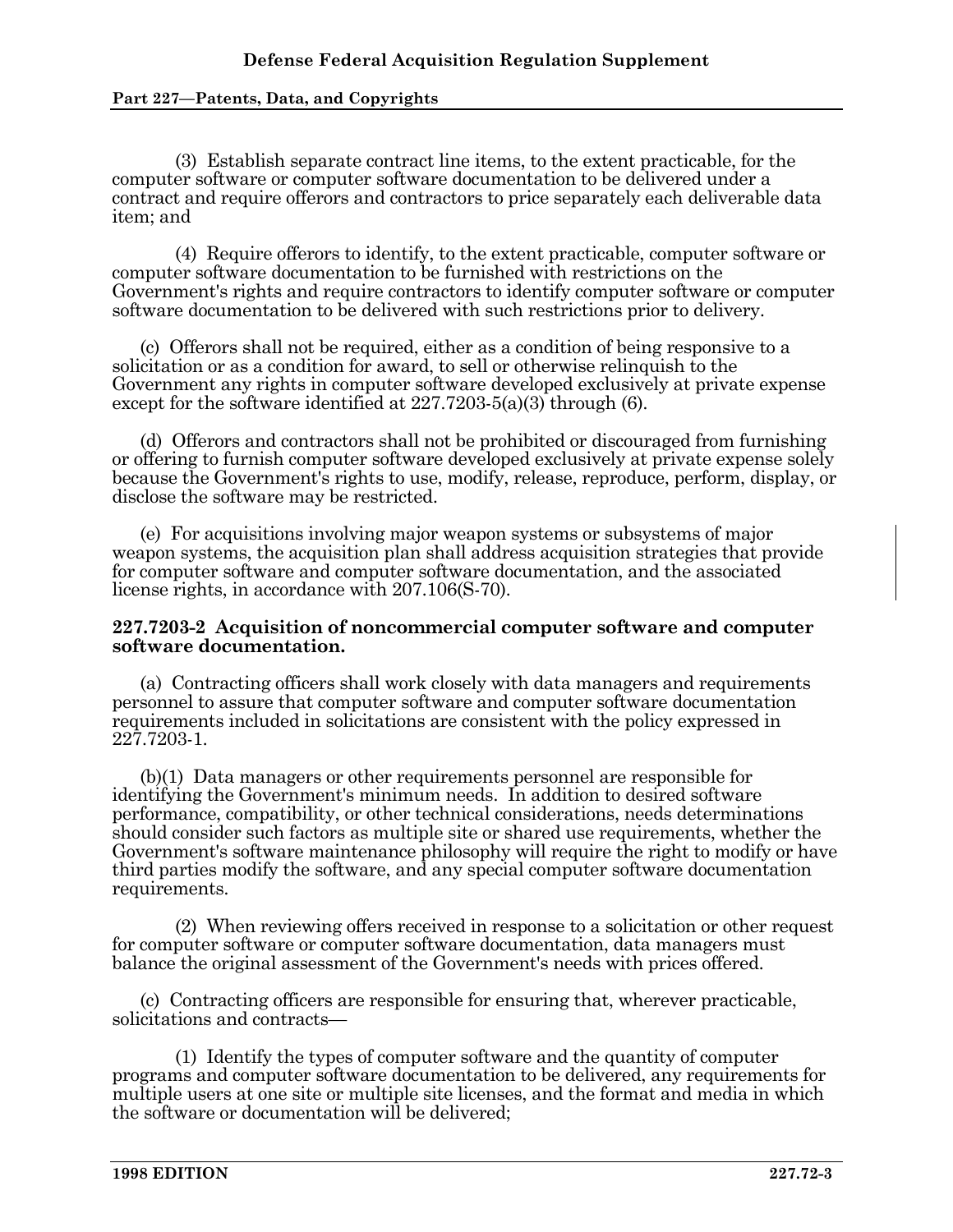(2) Establish each type of computer software or computer software documentation to be delivered as a separate contract line item (this requirement may be satisfied by an exhibit to the contract);

 (3) Identify the prices established for each separately priced deliverable item of computer software or computer software documentation under a fixed-price type contract;

 (4) Include delivery schedules and acceptance criteria for each deliverable item; and

(5) Specifically identify the place of delivery for each deliverable item.

#### **227.7203-3 Early identification of computer software or computer software documentation to be furnished to the Government with restrictions on use, reproduction or disclosure.**

 (a) Use the provision at 252.227-7017, Identification and Assertion of Use, Release, or Disclosure Restrictions, in all solicitations that include the clause at 252.227-7014, Rights in Noncommercial Computer Software and Noncommercial Computer Software Documentation. The provision requires offerors to identify any computer software or computer software documentation for which restrictions, other than copyright, on use, modification, reproduction, release, performance, display, or disclosure are asserted and to attach the identification and assertion to the offer.

 (b) Subsequent to contract award, the clause at 252.227-7014 permits a contractor, under certain conditions, to make additional assertions of restrictions. The prescriptions for the use of that clause and its alternates are at 227.7203-6(a).

#### **227.7203-4 License rights.**

 (a) *Grant of license.* The Government obtains rights in computer software or computer software documentation, including a copyright license, under an irrevocable license granted or obtained by the contractor which developed the software or documentation or the licensor of the software or documentation if the development contractor is not the licensor. The contractor or licensor retains all rights in the software or documentation not granted to the Government. The scope of a computer software license is generally determined by the source of funds used to develop the software. Contractors or licensors may, with some exceptions, restrict the Government's rights to use, modify, reproduce, release, perform, display, or disclose computer software developed exclusively or partially at private expense (see 227.7203- 5(b) and (c)). They may not, without the Government's agreement (see 227.7203-5(d)), restrict the Government's rights in computer software developed exclusively with Government funds or in computer software documentation required to be delivered under a contract.

 (b) *Source of funds determination.* The determination of the source of funds used to develop computer software should be made at the lowest practicable segregable portion of the software or documentation (e.g., a software sub-routine that performs a specific function). Contractors may assert restricted rights in a segregable portion of computer software which otherwise qualifies for restricted rights under the clause at 252.227-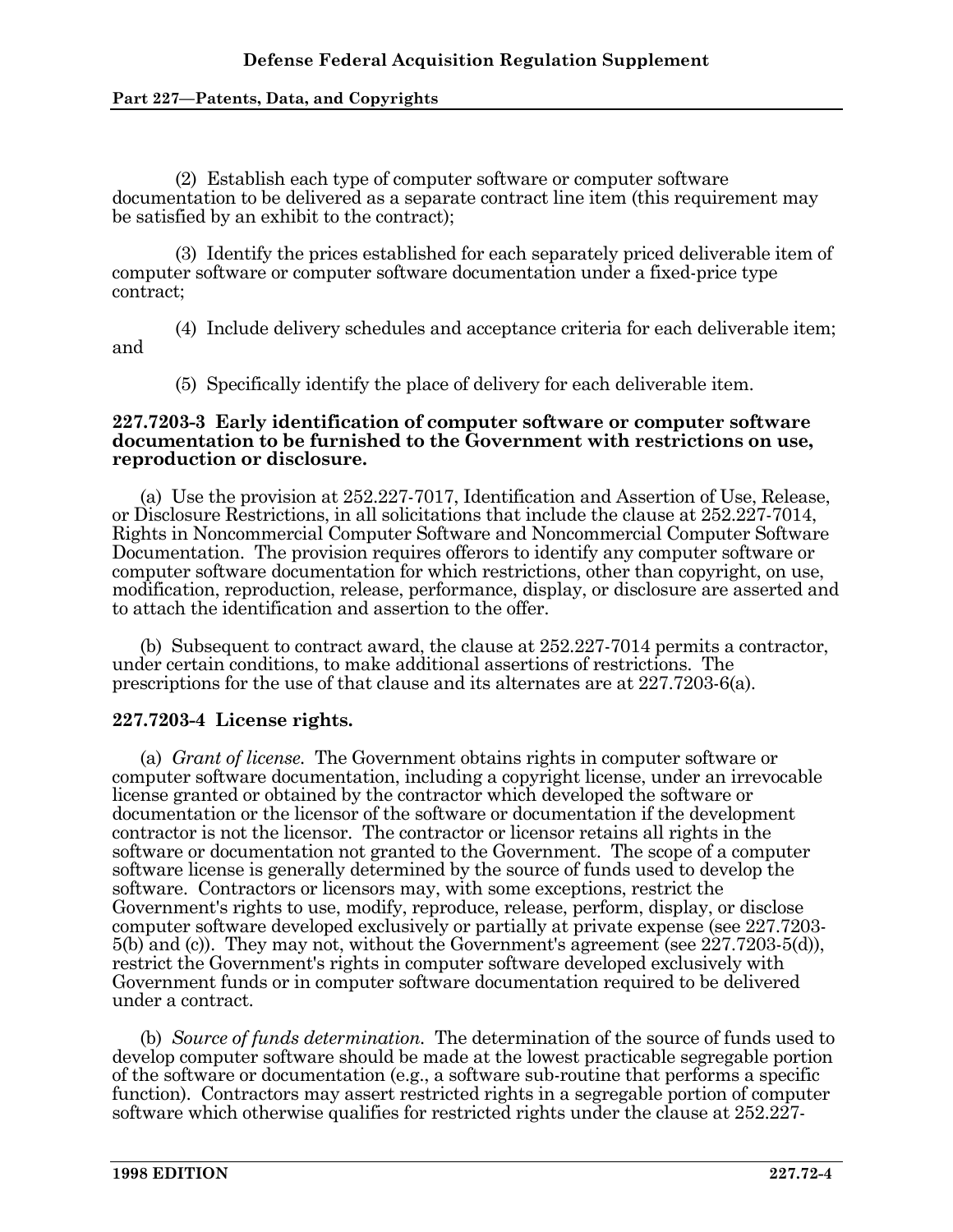7014, Rights in Noncommercial Computer Software and Noncommercial Computer Software Documentation.

# **227.7203-5 Government rights.**

The standard license rights in computer software that a licensor grants to the Government are unlimited rights, government purpose rights, or restricted rights. The standard license in computer software documentation conveys unlimited rights. Those rights are defined in the clause at 252.227-7014, Rights in Noncommercial Computer Software and Noncommercial Computer Software Documentation. In unusual situations, the standard rights may not satisfy the Government's needs or the Government may be willing to accept lesser rights in return for other consideration. In those cases, a special license may be negotiated. However, the licensor is not obligated to provide the Government greater rights and the contracting officer is not required to accept lesser rights than the rights provided in the standard grant of license. The situations under which a particular grant of license applies are enumerated in paragraphs (a) through (d) of this subsection.

(a) *Unlimited rights.* The Government obtains an unlimited rights license in—

(1) Computer software developed exclusively with Government funds;

 (2) Computer software documentation required to be delivered under a Government contract;

 (3) Corrections or changes to computer software or computer software documentation furnished to the contractor by the Government;

 (4) Computer software or computer software documentation that is otherwise publicly available or has been released or disclosed by the contractor or subcontractor without restrictions on further use, release or disclosure other than a release or disclosure resulting from the sale, transfer, or other assignment of interest in the software to another party or the sale or transfer of some or all of a business entity or its assets to another party;

 (5) Computer software or computer software documentation obtained with unlimited rights under another Government contract or as a result of negotiations; or

 (6) Computer software or computer software documentation furnished to the Government, under a Government contract or subcontract with—

 (i) Restricted rights in computer software, limited rights in technical data, or government purpose license rights and the restrictive conditions have expired; or

 (ii) Government purpose rights and the contractor's exclusive right to use such software or documentation for commercial purposes has expired.

# (b) *Government purpose rights.*

 (1) Except as provided in paragraph (a) of this subsection, the Government obtains government purpose rights in computer software developed with mixed funding.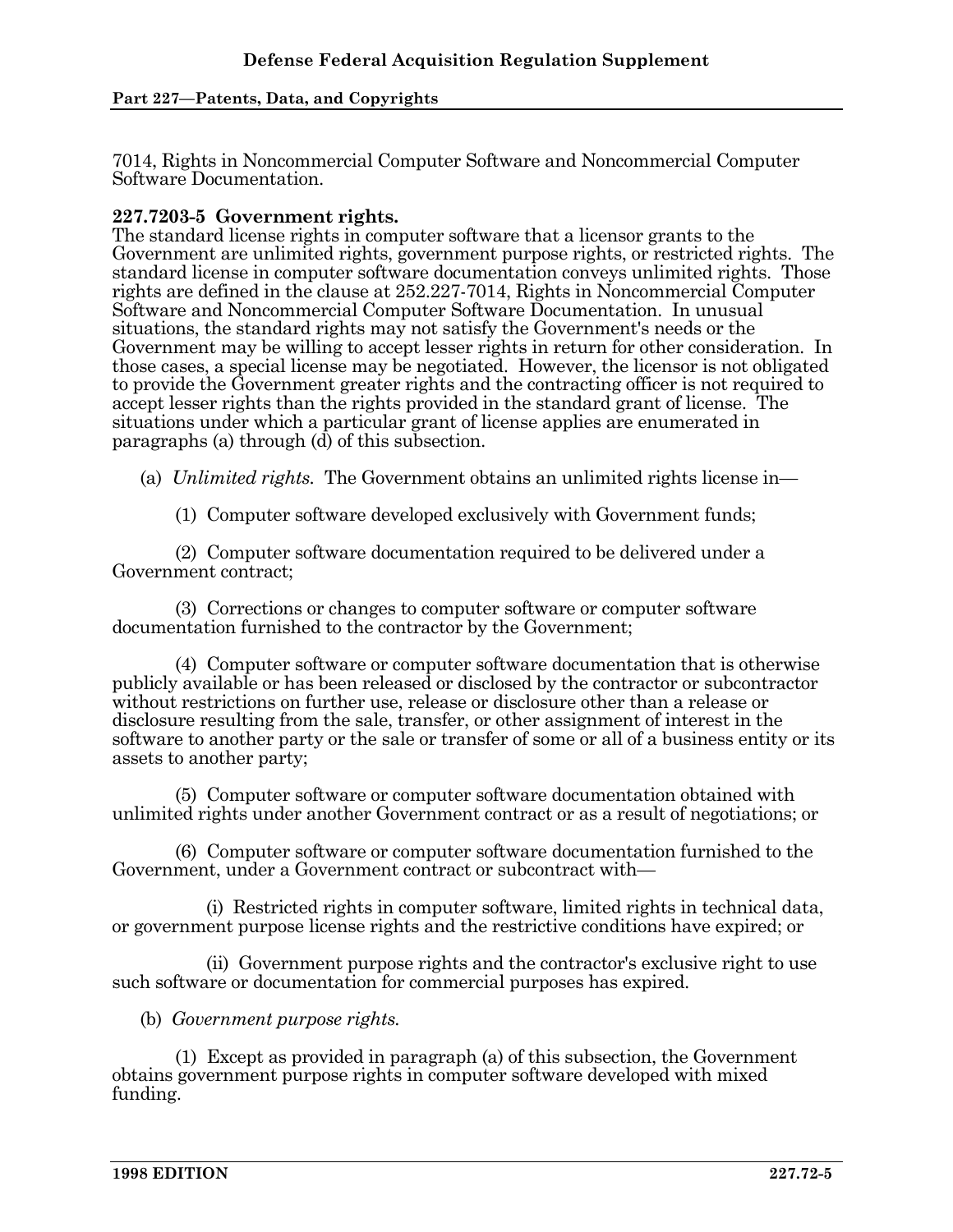(2) The period during which government purpose rights are effective is negotiable. The clause at 252.227-7014 provides a nominal five-year period. Either party may request a different period. Changes to the government purpose rights period may be made at any time prior to delivery of the software without consideration from either party. Longer periods should be negotiated when a five-year period does not provide sufficient time to commercialize the software or, for software developed by subcontractors, when necessary to recognize the subcontractors' interests in the software.

 (3) The government purpose rights period commences upon execution of the contract, subcontract, letter contract (or similar contractual instrument), contract modification, or option exercise that required development of the computer software. Upon expiration of the government purpose rights period, the Government has unlimited rights in the software including the right to authorize others to use the data for commercial purposes.

 (4) During the government purpose rights period, the Government may not use, or authorize other persons to use, computer software marked with government purpose rights legends for commercial purposes. The Government shall not release or disclose, or authorize others to release or disclose, computer software in which it has government purpose rights to any person unless—

 (i) Prior to release or disclosure, the intended recipient is subject to the use and non-disclosure agreement at 227.7103-7; or

 (ii) The intended recipient is a Government contractor receiving access to the software for performance of a Government contract that contains the clause at 252.227-7025, Limitations on the Use or Disclosure of Government-Furnished Information Marked with Restrictive Legends.

 (5) When computer software marked with government purpose rights legends will be released or disclosed to a Government contractor performing a contract that does not include the clause at 252.227-7025, the contract may be modified, prior to release or disclosure, to include such clause in lieu of requiring the contractor to complete a use and non-disclosure agreement.

 (6) Contracting activities shall establish procedures to assure that computer software or computer software documentation marked with government purpose rights legends are released or disclosed, including a release or disclosure through a Government solicitation, only to persons subject to the use and non-disclosure restrictions. Public announcements in the Commerce Business Daily or other publications must provide notice of the use and non-disclosure requirements. Class use and non-disclosure agreements (e.g., agreements covering all solicitations received by the XYZ company within a reasonable period) are authorized and may be obtained at any time prior to release or disclosure of the government purpose rights software or documentation. Documents transmitting government purpose rights software or documentation to persons under class agreements shall identify the specific software or documentation subject to government purpose rights and the class agreement under which such software or documentation are provided.

(c) *Restricted rights*.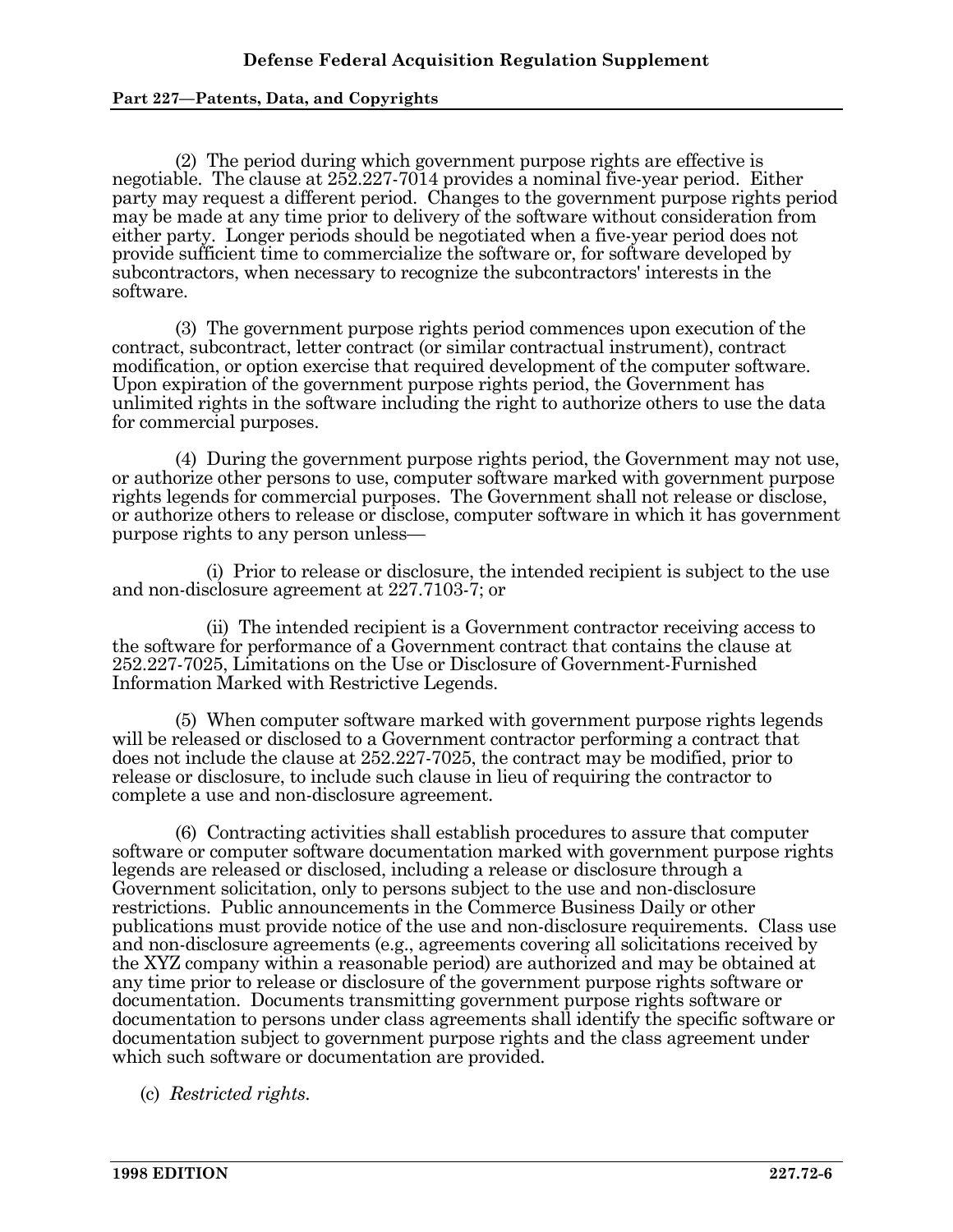# **Defense Federal Acquisition Regulation Supplement**

#### **Part 227—Patents, Data, and Copyrights**

 (1) The Government obtains restricted rights in noncommercial computer software required to be delivered or otherwise provided to the Government under a contract that were developed exclusively at private expense.

 (2) Contractors are not required to provide the Government additional rights in computer software delivered or otherwise provided to the Government with restricted rights. When the Government has a need for additional rights, the Government must negotiate with the contractor to determine if there are acceptable terms for transferring such rights. List or describe all software in which the contractor has granted the Government additional rights in a license agreement made part of the contract (see paragraph (d) of this subsection). The license shall enumerate the specific additional rights granted to the Government.

 (d) *Specifically negotiated license rights*. Negotiate specific licenses when the parties agree to modify the standard license rights granted to the Government or when the Government wants to obtain rights in computer software in which it does not have rights. When negotiating to obtain, relinquish, or increase the Government's rights in computer software, consider the planned software maintenance philosophy, anticipated time or user sharing requirements, and other factors which may have relevance for a particular procurement. If negotiating to relinquish rights in computer software documentation, consider the administrative burden associated with protecting documentation subject to restrictions from unauthorized release or disclosure. The negotiated license rights must stipulate the rights granted the Government to use, modify, reproduce, release, perform, display, or disclose the software or documentation and the extent to which the Government may authorize others to do so. Identify all negotiated rights in a license agreement made part of the contract.

 (e) *Rights in derivative computer software or computer software documentation*. The clause at 252.227-7014 protects the Government's rights in computer software, computer software documentation, or portions thereof that the contractor subsequently uses to prepare derivative software or subsequently embeds or includes in other software or documentation. The Government retains the rights it obtained under the development contract in the unmodified portions of the derivative software or documentation.

#### **227.7203-6 Contract clauses.**

 (a)(1) Use the clause at 252.227-7014, Rights in Noncommercial Computer Software and Noncommercial Computer Software Documentation, in solicitations and contracts when the successful offeror(s) will be required to deliver computer software or computer software documentation. Do not use the clause when the only deliverable items are technical data (other than computer software documentation), commercial computer software or commercial computer software documentation, commercial items (see 227.7102-3), special works (see 227.7205), or contracts under the Small Business Innovative Research Program (see 227.7104). Except as provided in 227.7107-2, do not use the clause in architect-engineer and construction contracts.

 (2) Use the clause at 252.227-7014 with its Alternate I in research contracts when the contracting officer determines, in consultation with counsel, that public dissemination by the contractor would be—

(i) In the interest of the Government; and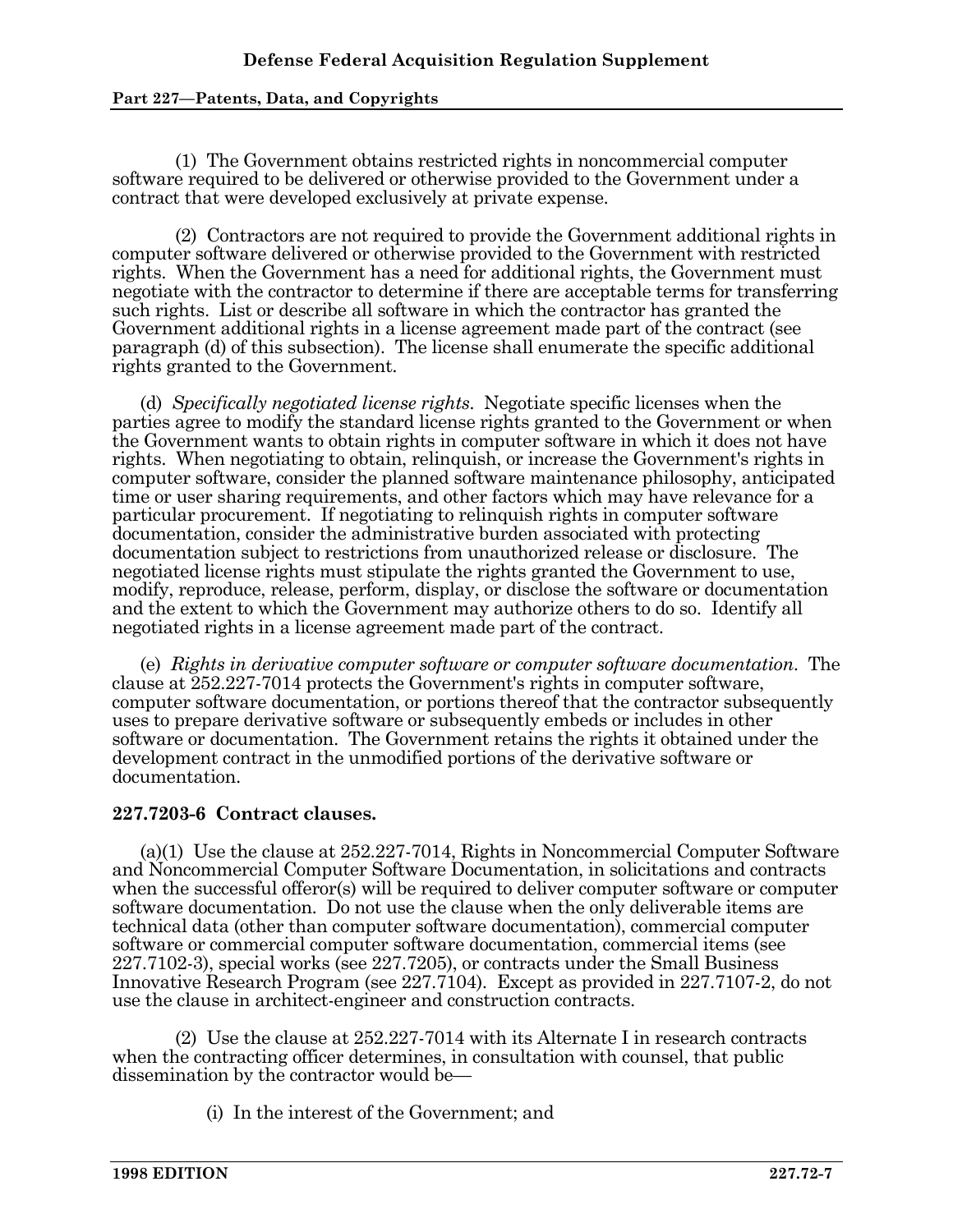(ii) Facilitated by the Government relinquishing its right to publish the work for sale, or to have others publish the work for sale on behalf of the Government.

 (b) Use the clause at 252.227-7016, Rights in Bid or Proposal Information, in solicitations and contracts that include the clause at 252.227-7014.

 (c) Use the clause at 252.227-7019, Validation of Asserted Restrictions--Computer Software, in solicitations and contracts that include the clause at 252.227-7014. The clause provides procedures for the validation of asserted restrictions on the Government's rights to use, release, or disclose computer software.

 (d) Use the clause at 252.227-7025, Limitations on the Use or Disclosure of Government-Furnished Information Marked with Restrictive Legends, in solicitations and contracts when it is anticipated that the Government will provide the contractor, for performance of its contract, computer software or computer software documentation marked with another contractor's restrictive legend(s).

 (e) Use the provision at 252.227-7028, Technical Data or Computer Software Previously Delivered to the Government, in solicitations when the resulting contract will require the contractor to deliver computer software or computer software documentation. The provision requires offerors to identify any software or documentation specified in the solicitation as deliverable items that are the same or substantially the same as software or documentation which the offeror has delivered or is obligated to deliver, either as a contractor or subcontractor, under any other federal agency contract.

 (f) Use the clause at 252.227-7037, Validation of Restrictive Markings on Technical Data, in solicitations and contracts that include the clause at 252.227-7014 when the contractor will be required to deliver noncommercial computer software documentation (technical data). The clause implements statutory requirements under 10 U.S.C. 2321. Paragraph (e) of the clause contains information that must be included in a formal challenge.

# **227.7203-7 Reserved.**

# **227.7203-8 Deferred delivery and deferred ordering of computer software and computer software documentation.**

 (a) *Deferred delivery.* Use the clause at 252.227-7026, Deferred Delivery of Technical Data or Computer Software, when it is in the Government's interests to defer the delivery of computer software or computer software documentation. The clause permits the contracting officer to require the delivery of data identified as "deferred delivery" data or computer software at any time until two years after acceptance by the Government of all items (other than technical data or computer software) under the contract or contract termination, whichever is later. The obligation of subcontractors or suppliers to deliver such data expires two years after the date the prime contractor accepts the last item from the subcontractor or supplier for use in the performance of the contract. The contract must specify the computer software or computer software documentation that is subject to deferred delivery. The contracting officer shall notify the contractor sufficiently in advance of the desired delivery date for such software or documentation to permit timely delivery.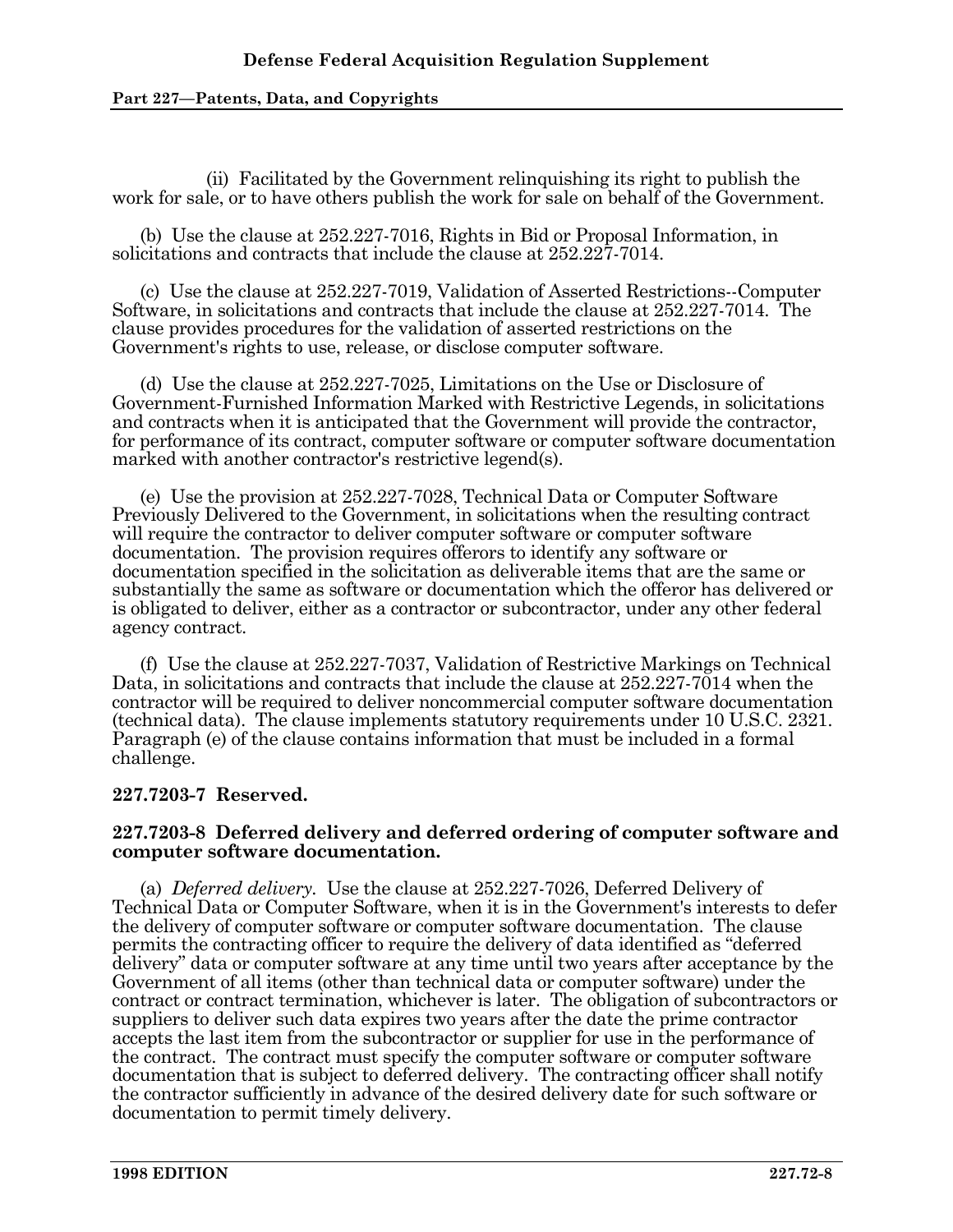(b) *Deferred ordering*. Use the clause at 252.227-7027, Deferred Ordering of Technical Data or Computer Software, when a firm requirement for software or documentation has not been established prior to contract award but there is a potential need for computer software or computer software documentation. Under this clause, the contracting officer may order any computer software or computer software documentation generated in the performance of the contract or any subcontract thereunder at any time until three years after acceptance of all items (other than technical data or computer software) under the contract or contract termination, whichever is later. The obligation of subcontractors to deliver such technical data or computer software expires three years after the date the contractor accepts the last item under the subcontract. When the software or documentation are ordered, the delivery dates shall be negotiated and the contractor compensated only for converting the software or documentation into the prescribed form, reproduction costs, and delivery costs.

# **227.7203-9 Copyright.**

#### (a) *Copyright license.*

 (1) The clause at 252.227-7014, Rights in Noncommercial Computer Software and Noncommercial Computer Software Documentation, requires a contractor to grant, or obtain for the Government license rights which permit the Government to reproduce the software or documentation, distribute copies, perform or display the software or documentation and, through the right to modify data, prepare derivative works. The extent to which the Government, and others acting on its behalf, may exercise these rights varies for each of the standard data rights licenses obtained under the clause. When non-standard license rights in computer software or computer software documentation will be negotiated, negotiate the extent of the copyright license concurrent with negotiations for the data rights license. Do not negotiate copyright licenses for computer software that provide less rights than the standard restricted rights in computer software license. For computer software documentation, do not negotiate a copyright license that provides less rights than the standard limited rights in technical data license.

 (2) The clause at 252.227-7013, Rights in Technical Data--Noncommercial Items, does not permit a contractor to incorporate a third party's copyrighted software into a deliverable software item unless the contractor has obtained an appropriate license for the Government and, when applicable, others acting on the Government's behalf, or has obtained the contracting officer's written approval to do so. Grant approval to use third party copyrighted software in which the Government will not receive a copyright license only when the Government's requirements cannot be satisfied without the third party material or when the use of the third party material will result in cost savings to the Government which outweigh the lack of a copyright license.

(b) *Copyright considerations--special works*. See 227.7205 for copyright considerations when acquiring special works.

**227.7203-10 Contractor identification and marking of computer software or computer software documentation to be furnished with restrictive markings.**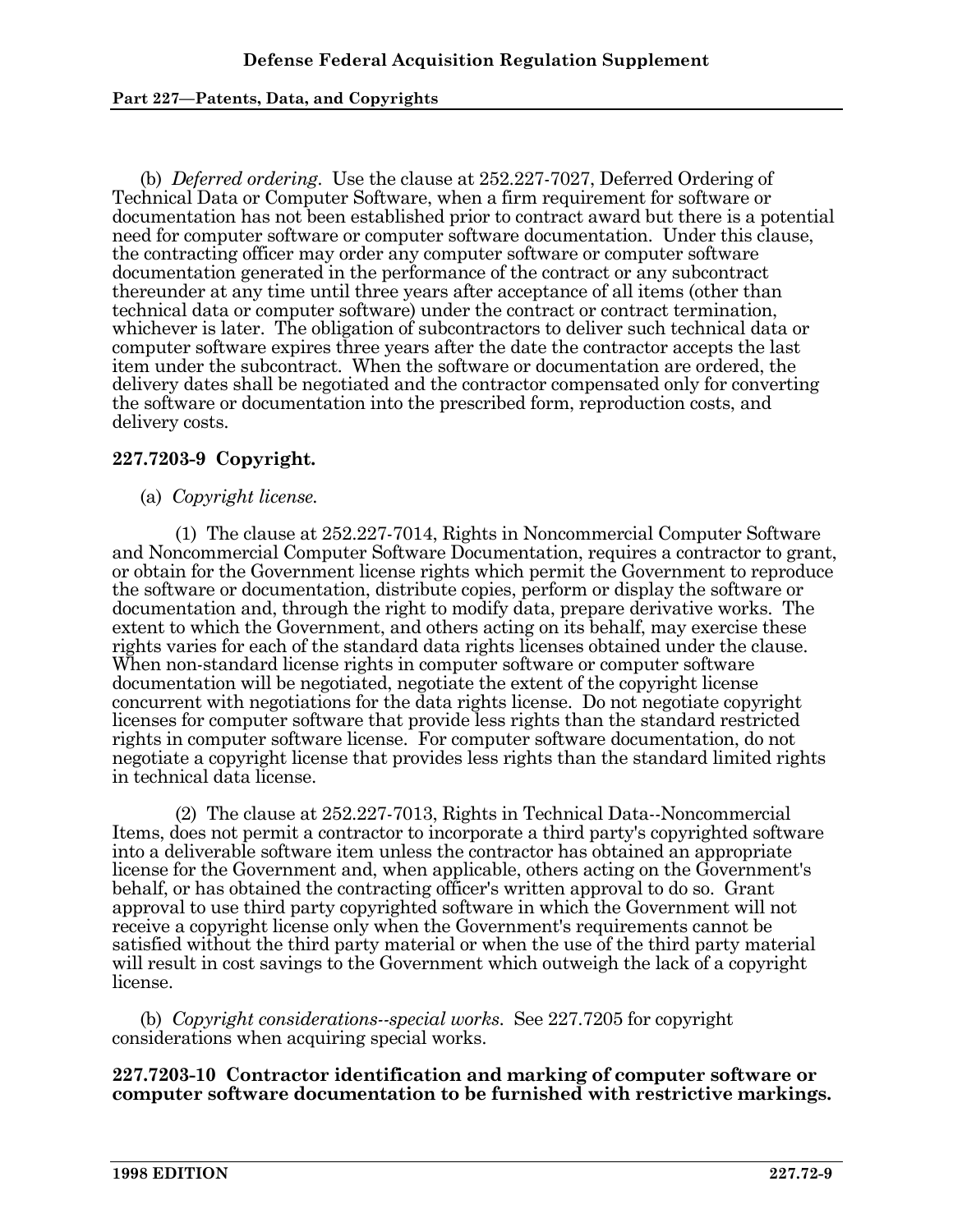# (a) *Identification requirements*.

 (1) The solicitation provision at 252.227-7017, Identification and Assertion of Use, Release, or Disclosure Restrictions, requires offerors to identify, prior to contract award, any computer software or computer software documentation that an offeror asserts should be provided to the Government with restrictions on use, modification, reproduction, release, or disclosure. This requirement does not apply to restrictions based solely on copyright. The notification and identification must be submitted as an attachment to the offer. If an offeror fails to submit the attachment or fails to complete the attachment in accordance with the requirements of the solicitation provision, such failure shall constitute a minor informality. Provide offerors an opportunity to remedy a minor informality in accordance with the procedures at FAR 14.405 or 15.306(a). An offeror's failure to correct an informality within the time prescribed by the contracting officer shall render the offer ineligible for award.

 (2) The procedures for correcting minor informalities shall not be used to obtain information regarding asserted restrictions or an offeror's suggested asserted rights category. Questions regarding the justification for an asserted restriction or asserted rights category must be pursued in accordance with the procedures at 227.7203-13.

 (3) The restrictions asserted by a successful offeror shall be attached to its contract unless, in accordance with the procedures at 227.7203-13, the parties have agreed that an asserted restriction is not justified. The contract attachment shall provide the same information regarding identification of the computer software or computer software documentation, the asserted rights category, the basis for the assertion, and the name of the person asserting the restrictions as required by paragraph (d) of the solicitation provision at 252.227-7017. Subsequent to contract award, the clause at 252.227-7014, Rights in Noncommercial Computer Software and Noncommercial Computer Software Documentation, permits a contractor to make additional assertions under certain conditions. The additional assertions must be made in accordance with the procedures and in the format prescribed by that clause.

 (4) Neither the pre- or post-award assertions made by the contractor nor the fact that certain assertions are identified in the attachment to the contract, determine the respective rights of the parties. As provided at 227.7203-13, the Government has the right to review, verify, challenge and validate restrictive markings.

 (5) Information provided by offerors in response to the solicitation provision at 252.227-7017 may be used in the source selection process to evaluate the impact on evaluation factors that may be created by restrictions on the Government's ability to use or disclose computer software or computer software documentation.

 (b) *Contractor marking requirements*. The clause at 252.227-7014, Rights in Noncommercial Computer Software and Noncommercial Computer Software Documentation—

 (1) Requires a contractor who desires to restrict the Government's rights in computer software or computer software documentation to place restrictive markings on the software or documentation, provides instructions for the placement of the restrictive markings, and authorizes the use of certain restrictive markings. When it is anticipated that the software will or may be used in combat or situations which simulate combat conditions, do not permit contractors to insert instructions into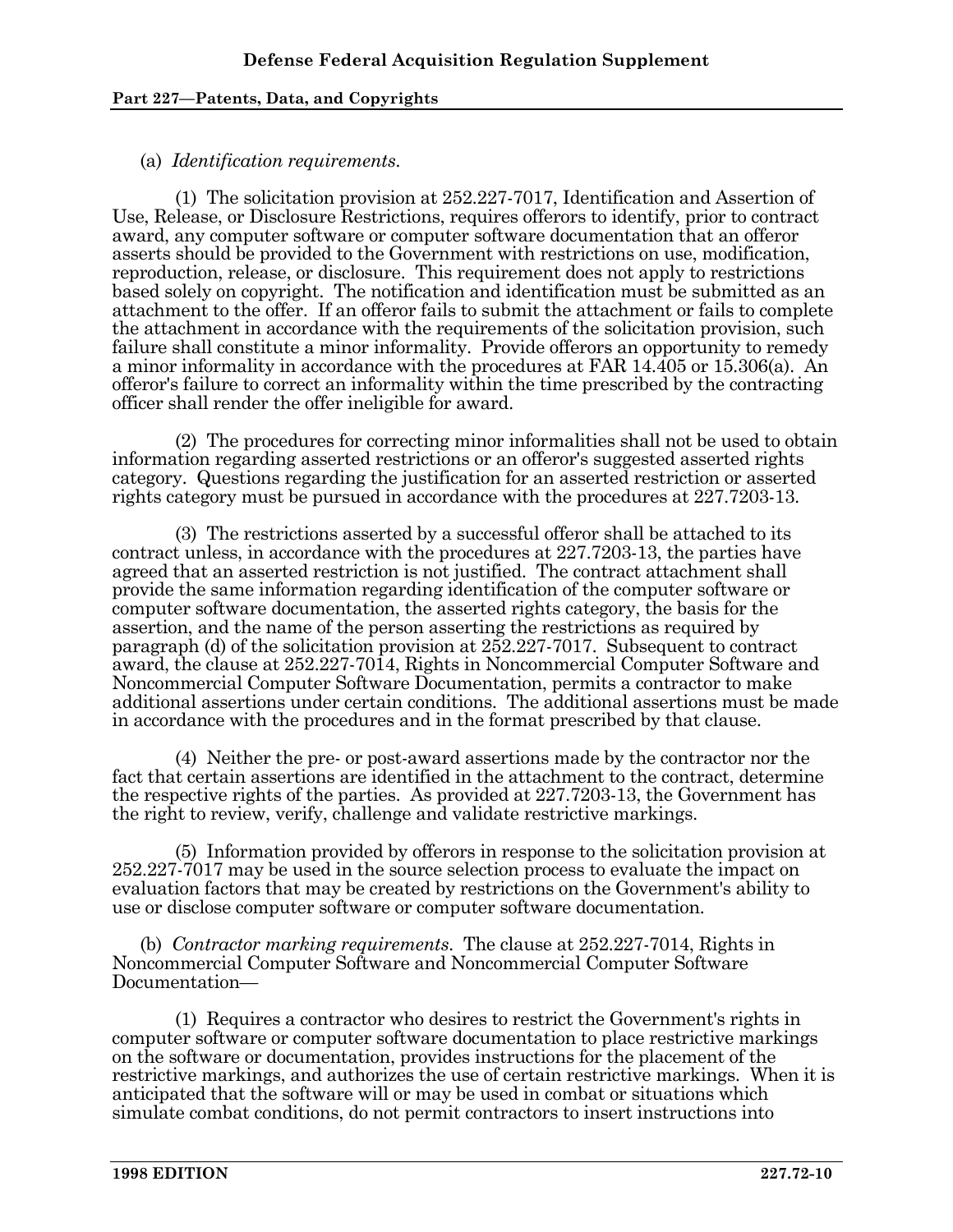computer programs that interfere with or delay operation of the software to display a restrictive rights legend or other license notice; and

 (2) Requires a contractor to deliver, furnish, or otherwise provide to the Government any computer software or computer software documentation in which the Government has previously obtained rights with the Government's pre-existing rights in that software or documentation unless the parties have agreed otherwise or restrictions on the Government's rights to use, modify, reproduce, release, or disclose the software or documentation have expired. When restrictions are still applicable, the contractor is permitted to mark the software or documentation with the appropriate restrictive legend.

### (c) *Unmarked computer software or computer software documentation*.

 (1) Computer software or computer software documentation delivered or otherwise provided under a contract without restrictive markings shall be presumed to have been delivered with unlimited rights and may be released or disclosed without restriction. To the extent practicable, if a contractor has requested permission (see paragraph (c)(2) of this subsection) to correct an inadvertent omission of markings, do not release or disclose the software or documentation pending evaluation of the request.

 (2) A contractor may request permission to have appropriate legends placed on unmarked computer software or computer software documentation at its expense. The request must be received by the contracting officer within six months following the furnishing or delivery of such software or documentation, or any extension of that time approved by the contracting officer. The person making the request must—

(i) Identify the software or documentation that should have been marked;

 (ii) Demonstrate that the omission of the marking was inadvertent, the proposed marking is justified and conforms with the requirements for the marking of computer software or computer software documentation contained in the clause at 252.227-7014; and

 (iii) Acknowledge, in writing, that the Government has no liability with respect to any disclosure, reproduction, or use of the software or documentation made prior to the addition of the marking or resulting from the omission of the marking.

 (3) Contracting officers should grant permission to mark only if the software or documentation were not distributed outside the Government or were distributed outside the Government with restrictions on further use or disclosure.

# **227.7203-11 Contractor procedures and records.**

 (a) The clause at 252.227-7014, Rights in Noncommercial Computer Software and Noncommercial Computer Software Documentation, requires a contractor, and its subcontractors or suppliers that will deliver computer software or computer software documentation with other than unlimited rights, to establish and follow written procedures to assure that restrictive markings are used only when authorized and to maintain records to justify the validity of restrictive markings.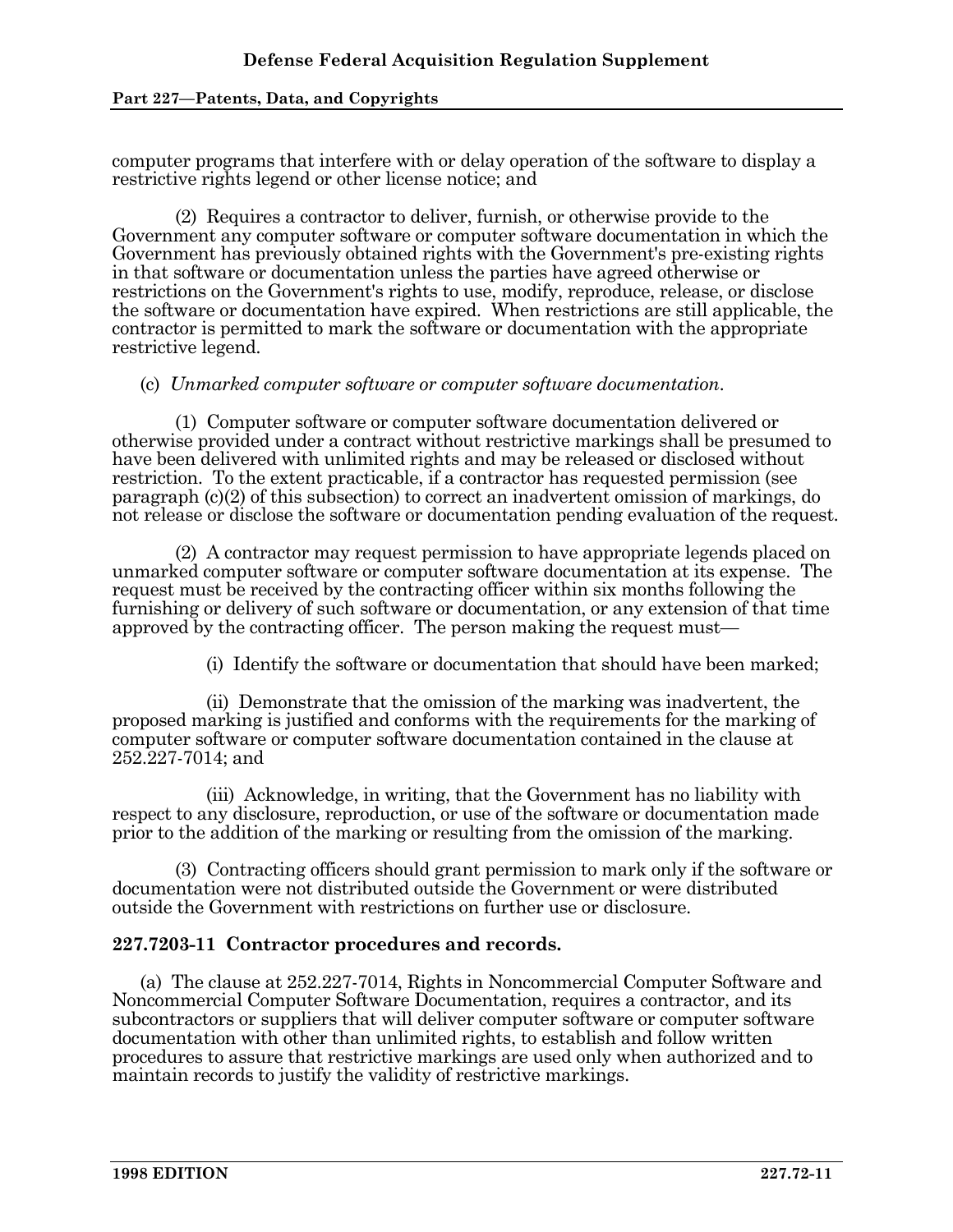(b) The clause at 252.227-7019, Validation of Asserted Restrictions--Computer Software, requires contractors and their subcontractors or suppliers at any tier to maintain records sufficient to justify the validity of markings that assert restrictions on the use, modification, reproduction, release, performance, display, or disclosure of computer software.

# **227.7203-12 Government right to establish conformity of markings.**

# (a) *Nonconforming markings*.

 (1) Authorized markings are identified in the clause at 252.227-7014, Rights in Noncommercial Computer Software and Noncommercial Computer Software Documentation. All other markings are nonconforming markings. An authorized marking that is not in the form, or differs in substance, from the marking requirements in the clause at 252.227-7014 is also a nonconforming marking.

 (2) The correction of nonconforming markings on computer software is not subject to 252.227-7019, Validation of Asserted Restrictions--Computer Software, and the correction of nonconforming markings on computer software documentation (technical data) is not subject to 252.227-7037, Validation of Restrictive Markings on Technical Data. To the extent practicable, the contracting officer should return computer software or computer software documentation bearing nonconforming markings to the person who has placed the nonconforming markings on the software or documentation to provide that person an opportunity to correct or strike the nonconforming markings at that person's expense. If that person fails to correct the nonconformity and return the corrected software or documentation within 60 days following the person's receipt of the software or documentation, the contracting officer may correct or strike the nonconformity at that person's expense. When it is impracticable to return computer software or computer software documentation for correction, contracting officers may unilaterally correct any nonconforming markings at Government expense. Prior to correction, the software or documentation may be used in accordance with the proper restrictive marking.

# (b) *Unjustified markings*.

 (1) An unjustified marking is an authorized marking that does not depict accurately restrictions applicable to the Government's use, modification, reproduction, release, or disclosure of the marked computer software or computer software documentation. For example, a restricted rights legend placed on computer software developed under a Government contract either exclusively at Government expense or with mixed funding (situations under which the Government obtains unlimited or government purpose rights) is an unjustified marking.

 (2) Contracting officers have the right to review and challenge the validity of unjustified markings. However, at any time during performance of a contract and notwithstanding existence of a challenge, the contracting officer and the person who has asserted a restrictive marking may agree that the restrictive marking is not justified. Upon such agreement, the contracting officer may, at his or her election, either—

(i) Strike or correct the unjustified marking at that person's expense; or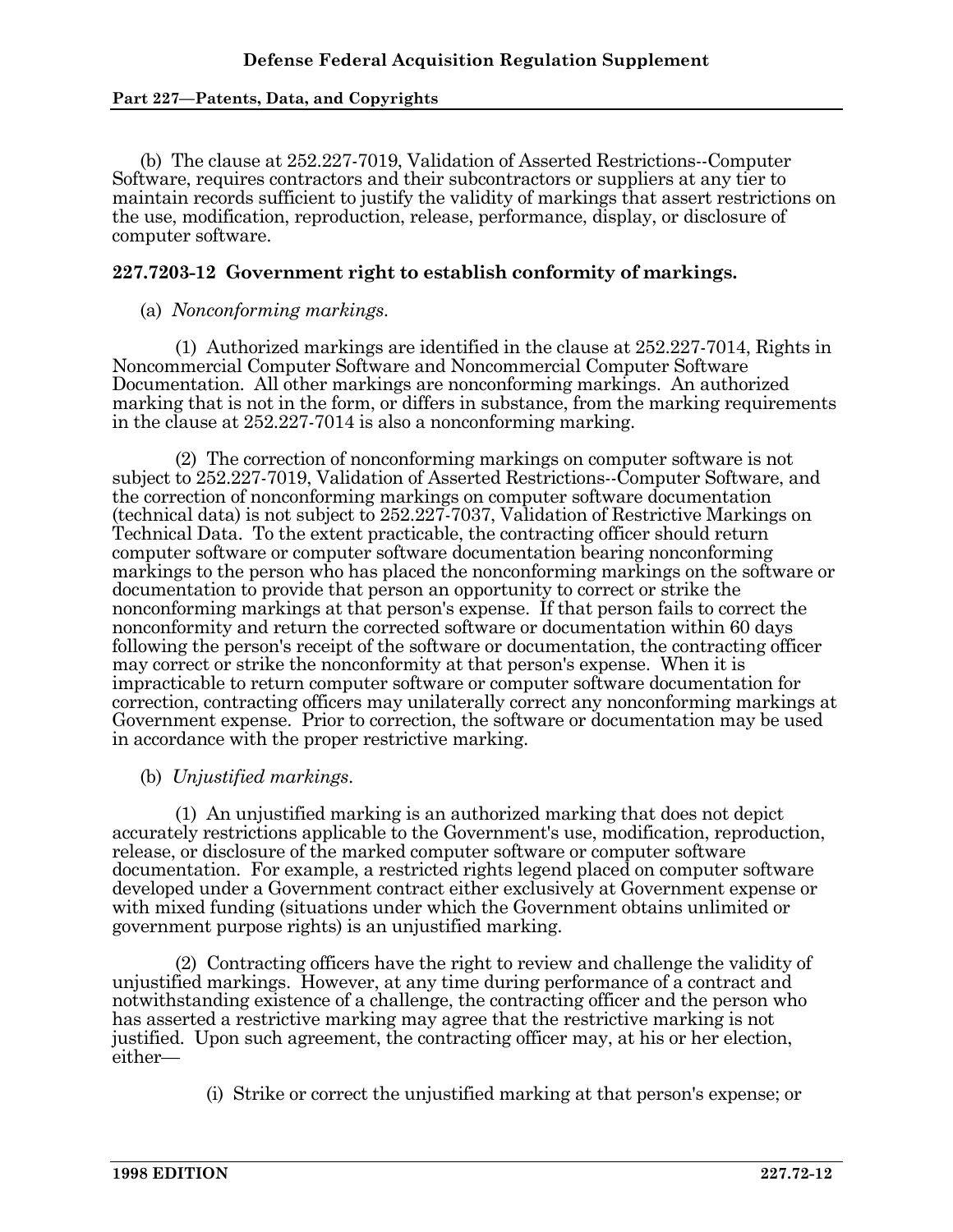(ii) Return the computer software or computer software documentation to the person asserting the restriction for correction at that person's expense. If the software or documentation are returned and that person fails to correct or strike the unjustified restriction and return the corrected software or documentation to the contracting officer within 60 days following receipt of the software or documentation, the unjustified marking shall be corrected or stricken at that person's expense.

#### **227.7203-13 Government right to review, verify, challenge and validate asserted restrictions.**

 (a) *General*. An offeror's or contractor's assertion(s) of restrictions on the Government's rights to use, modify, reproduce, release, or disclose computer software or computer software documentation do not, by themselves, determine the extent of the Government's rights in such software or documentation. The Government may require an offeror or contractor to submit sufficient information to permit an evaluation of a particular asserted restriction and may challenge asserted restrictions when there are reasonable grounds to believe that an assertion is not valid.

 (b) *Requests for information*. Contracting officers should have a reason to suspect that an asserted restriction might not be correct prior to requesting information. When requesting information, provide the offeror or contractor the reason(s) for suspecting that an asserted restriction might not be correct. A need for additional license rights is not, by itself, a sufficient basis for requesting information concerning an asserted restriction. Follow the procedures at 227.7203-5(d) when additional license rights are needed but there is no basis to suspect that an asserted restriction might not be valid.

 (c) *Transacting matters directly with subcontractors*. The clause at 252.227-7019, Validation of Asserted Restrictions--Computer Software, obtains the contractor's agreement that the Government may transact matters under the clause directly with a subcontractor or supplier, at any tier, without creating or implying privity of contract. Contracting officers should permit a subcontractor or supplier to transact challenge and validation matters directly with the Government when—

 (1) A subcontractor's or supplier's business interests in its technical data would be compromised if the data were disclosed to a higher tier contractor;

 (2) There is reason to believe that the contractor will not respond in a timely manner to a challenge and an untimely response would jeopardize a subcontractor's or supplier's right to assert restrictions; or

(3) Requested to do so by a subcontractor or supplier.

# (d) *Challenging asserted restrictions*.

 (1) Pre-award considerations. The challenge procedures in the clause at 252.227-7019 could significantly delay competitive procurements. Therefore, avoid challenging asserted restrictions prior to a competitive contract award unless resolution of the assertion is essential for successful completion of the procurement.

 (2) Computer software documentation. Computer software documentation is technical data. Challenges to asserted restrictions on the Government's rights to use, modify, reproduce, release, perform, display, or disclose computer software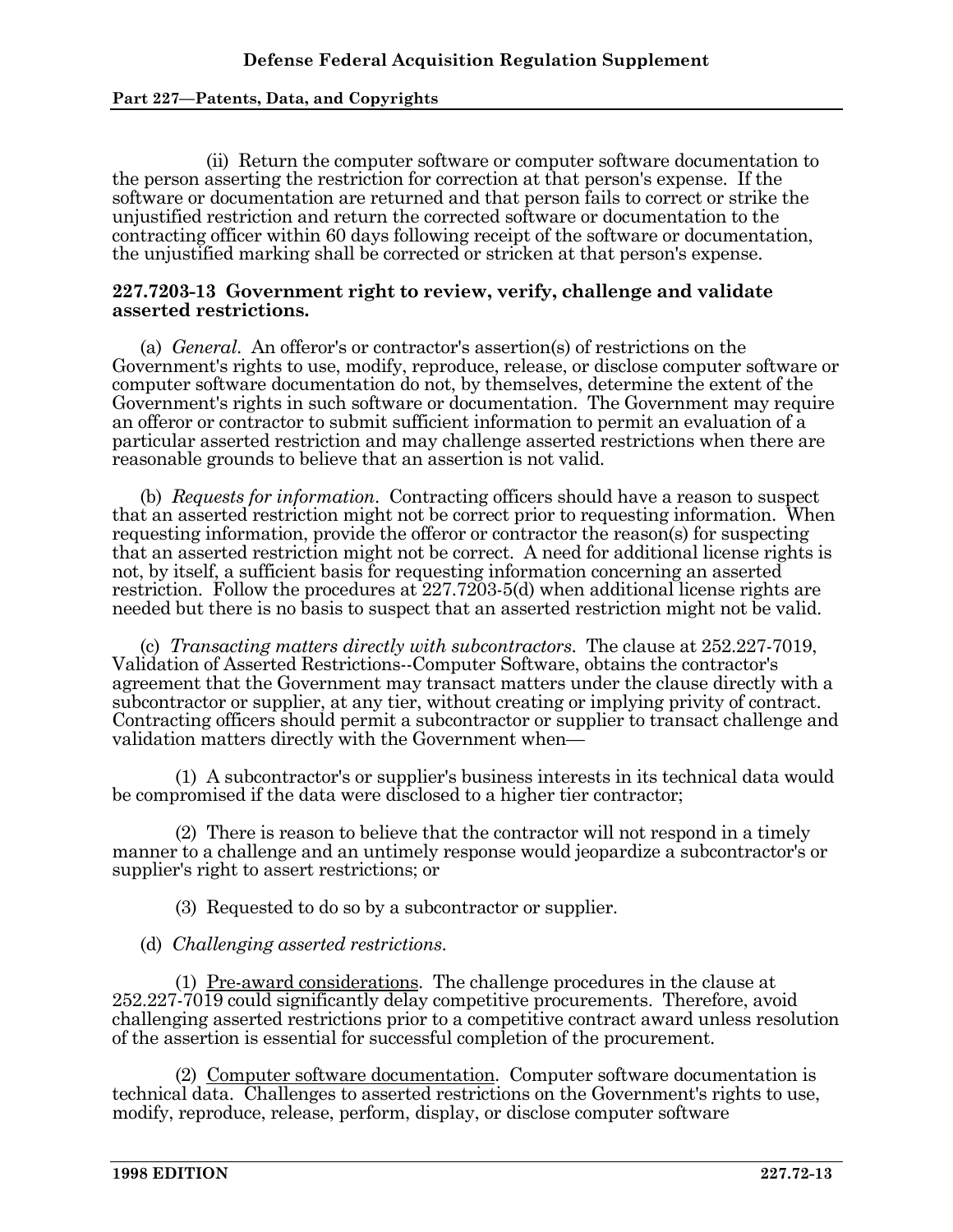documentation must be made in accordance with the clause at 252.227-7037, Validation of Restrictive Markings on Technical Data, and the guidance at 227.7103-13. The procedures in the clause at 252.227-7037 implement requirements contained in 10 U.S.C. 2321. Resolution of questions regarding the validity of asserted restrictions using the process described at 227.7103-12(b)(2) is strongly encouraged.

### (3) Computer software.

 (i) Asserted restrictions should be reviewed before acceptance of the computer software deliverable under a contract. The Government's right to challenge an assertion expires three years after final payment under the contract or three years after delivery of the software, whichever is later. Those limitations on the Government's challenge rights do not apply to software that is publicly available, has been furnished to the Government without restrictions, or has been otherwise made available without restrictions.

 (ii) Contracting officers must have reasonable grounds to challenge the current validity of an asserted restriction. Before challenging an asserted restriction, carefully consider all available information pertaining to the asserted restrictions. Resolution of questions regarding the validity of asserted restrictions using the process described at 227.7203-12(b)(2) is strongly encouraged. After consideration of the situations described in paragraph (c) of this subsection, contracting officers may request the person asserting a restriction to furnish a written explanation of the facts and supporting documentation for the assertion in sufficient detail to enable the contracting officer to determine the validity of the assertion. Additional supporting documentation may be requested when the explanation provided by that person does not, in the contracting officer's opinion, establish the validity of the assertion.

 (iii) Assertions may be challenged whether or not supporting documentation was requested. Challenges must be in writing and issued to the person asserting the restriction.

 (4) Extension of response time. The contracting officer, at his or her discretion, may extend the time for response contained in a challenge, as appropriate, if the contractor submits a timely written request showing the need for additional time to prepare a response.

(e) *Validating or denying asserted restrictions*.

 (1) Contracting officers must promptly issue a final decision denying or sustaining the validity of each challenged assertion unless the parties have agreed on the disposition of the assertion. When a final decision denying the validity of an asserted restriction is made following a timely response to a challenge, the Government is obligated to continue to respect the asserted restrictions through final disposition of any appeal unless the agency head notifies the person asserting the restriction that urgent or compelling circumstances do not permit the Government to continue to respect the asserted restriction. See 252.227-7019(g) for restrictions applicable following a determination of urgent and compelling circumstances.

 (2) Only a contracting officer's final decision, or actions of an agency Board of Contract Appeals or a court of competent jurisdiction, that sustain the validity of an asserted restriction constitute validation of the restriction.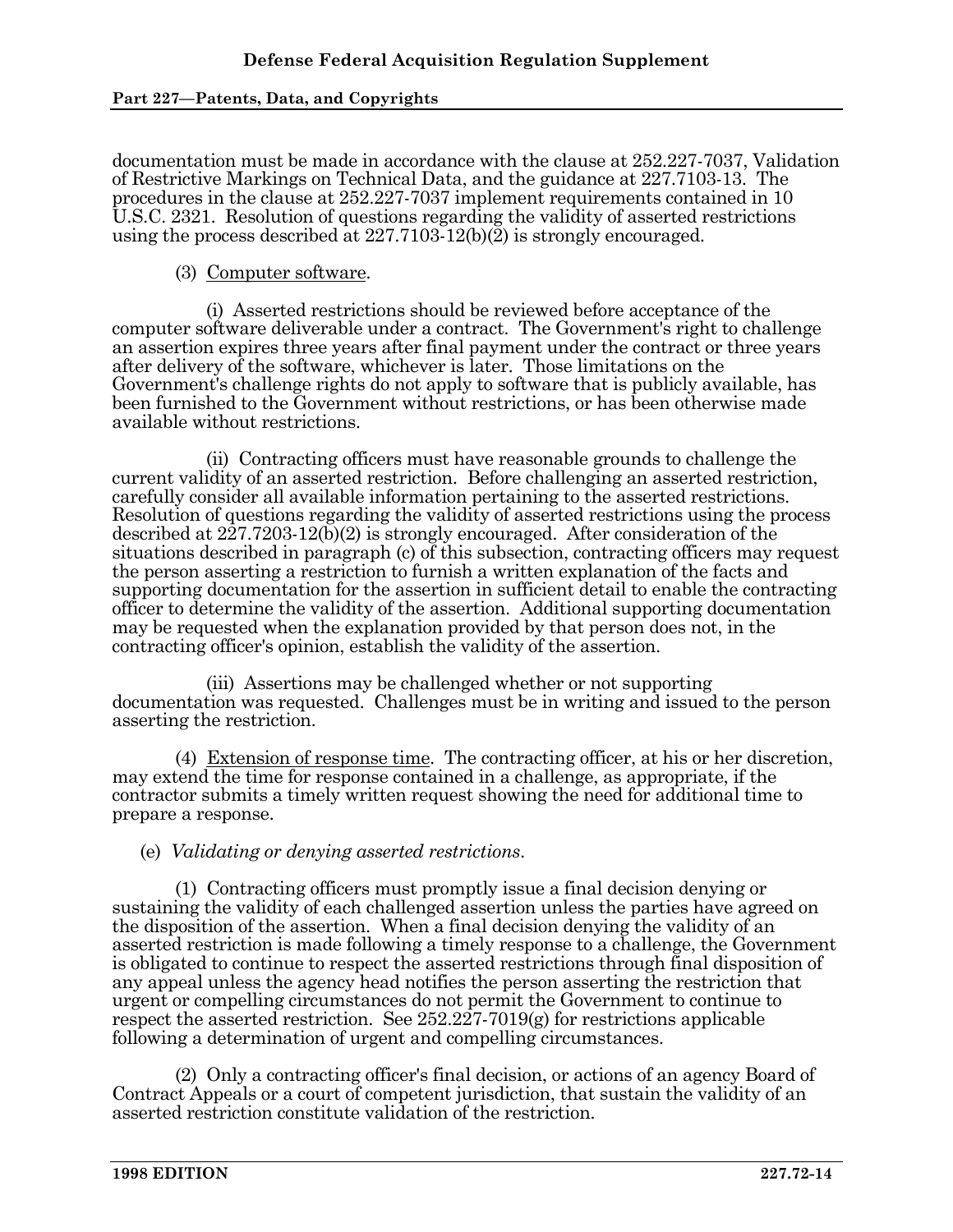(f) *Multiple challenges to an asserted restriction*. When more than one contracting officer challenges an asserted restriction, the contracting officer who made the earliest challenge is responsible for coordinating the Government challenges. That contracting officer shall consult with all other contracting officers making challenges, verify that all challenges apply to the same asserted restriction and, after consulting with the contractor, subcontractor, or supplier asserting the restriction, issue a schedule that provides that person a reasonable opportunity to respond to each challenge.

#### **227.7203-14 Conformity, acceptance, and warranty of computer software and computer software documentation.**

 (a) *Computer software documentation*. Computer software documentation is technical data. See 227.7103-14 for appropriate guidance and statutory requirements.

### (b) *Computer software*.

 (1) Conformity and acceptance. Solicitations and contracts requiring the delivery of computer software shall specify the requirements the software must satisfy to be acceptable. Contracting officers, or their authorized representatives, are responsible for determining whether computer software tendered for acceptance conforms to the contractual requirements. Except for nonconforming restrictive markings (follow the procedures at 227.7203-12(a) if nonconforming markings are the sole reason computer software tendered for acceptance fails to conform to contractual requirements), do not accept software that does not conform in all respects to applicable contractual requirements. Correction or replacement of nonconforming software, or an equitable reduction in contract price when correction or replacement of the nonconforming data is not practicable or is not in the Government's interests, shall be accomplished in accordance with—

 (i) The provisions of a contract clause providing for inspection and acceptance of deliverables and remedies for nonconforming deliverables; or

 (ii) The procedures at FAR 46.407(c) through (g), if the contract does not contain an inspection clause providing remedies for nonconforming deliverables.

# (2) Warranties.

 (i) *Weapon systems*. Computer software that is a component of a weapon system or major subsystem should be warranted as part of the weapon system warranty. Follow the procedures at 246.770.

 (ii) *Non-weapon systems*. Approval of the chief of the contracting office must be obtained to use a computer software warranty other than a weapon system warranty. Consider the factors at FAR 46.703 in deciding whether to obtain a computer software warranty. When approval for a warranty has been obtained, the clause at 252.246-7001, Warranty of Data, and its alternates, may be appropriately modified for use with computer software or a procurement specific clause may be developed.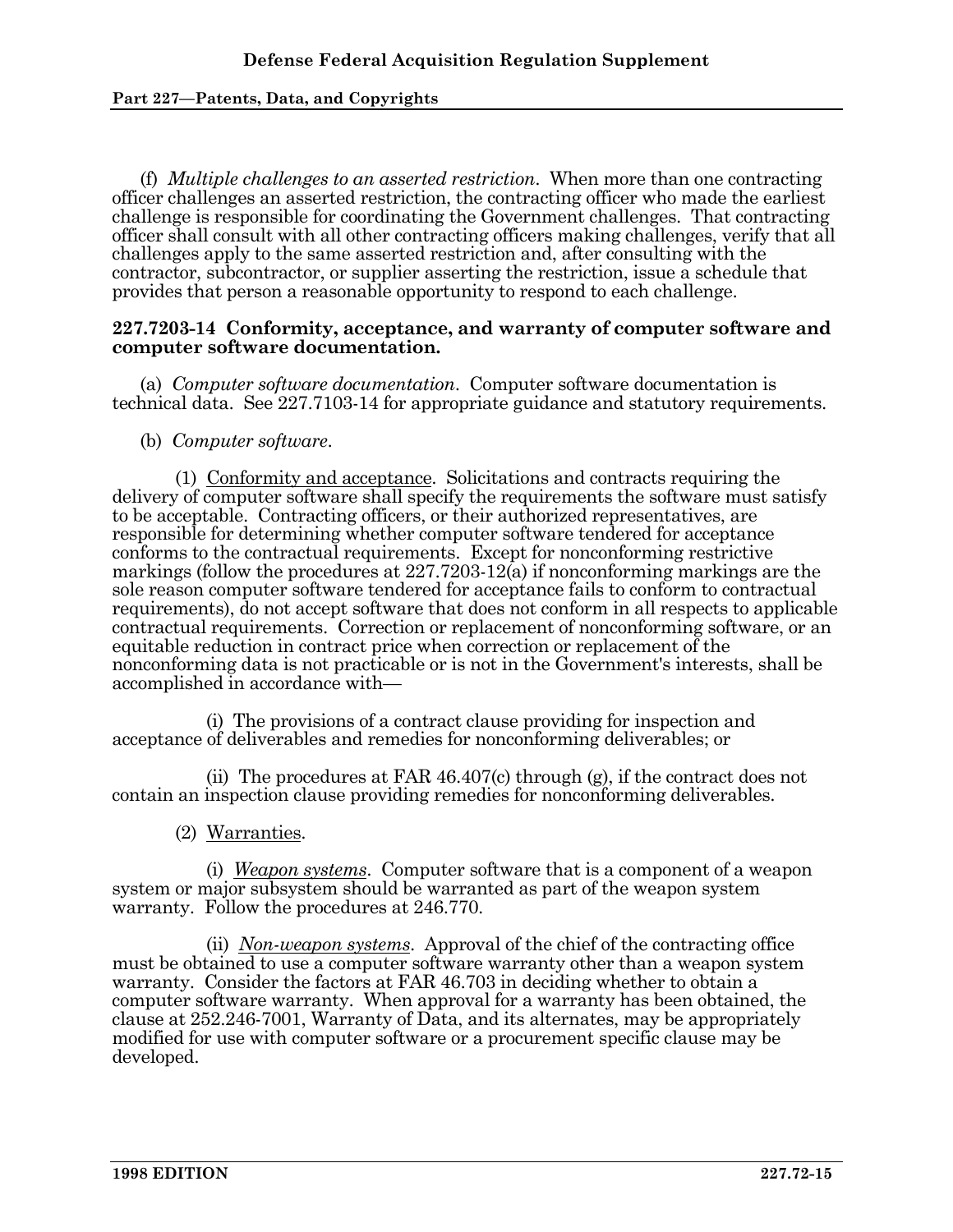### **227.7203-15 Subcontractor rights in computer software or computer software documentation.**

 (a) Subcontractors and suppliers at all tiers should be provided the same protection for their rights in computer software or computer software documentation as are provided to prime contractors.

 (b) The clauses at 252.227-7019, Validation of Asserted Restrictions--Computer Software, and 252.227-7037, Validation of Restrictive Markings on Technical Data, obtain a contractor's agreement that the Government's transaction of validation or challenge matters directly with subcontractors at any tier does not establish or imply privity of contract. When a subcontractor or supplier exercises its right to transact validation matters directly with the Government, contracting officers shall deal directly with such persons, as provided at  $227.7203-13(c)$  for computer software and  $227.7103-$ 13(c)(3) for computer software documentation (technical data).

 (c) Require prime contractors whose contracts include the following clauses to include those clauses, without modification except for appropriate identification of the parties, in contracts with subcontractors or suppliers who will be furnishing computer software in response to a Government requirement (see 227.7103-15(c) for clauses required when subcontractors or suppliers will be furnishing computer software documentation (technical data)):

 (1) 252.227-7014, Rights in Noncommercial Computer Software and Noncommercial Computer Software Documentation;

(2) 252.227-7019, Validation of Asserted Restrictions--Computer Software;

 (3) 252.227.7025, Limitations on the Use or Disclosure of Government Furnished Information Marked with Restrictive Legends; and

 (4) 252.227.7028, Technical Data or Computer Software Previously Delivered to the Government.

 (d) Do not require contractors to have their subcontractors or suppliers at any tier relinquish rights in technical data to the contractor, a higher tier subcontractor, or to the Government, as a condition for award of any contract, subcontract, purchase order, or similar instrument except for the rights obtained by the Government under the provisions of the Rights in Noncommercial Computer Software and Noncommercial Computer Software Documentation clause contained in the contractor's contract with the Government.

#### **227.7203-16 Providing computer software or computer software documentation to foreign governments, foreign contractors, or international organizations.**

Computer software or computer software documentation may be released or disclosed to foreign governments, foreign contractors, or international organizations only if release or disclosure is otherwise permitted both by Federal export controls and other national security laws or regulations. Subject to such laws and regulations, the Department of Defense—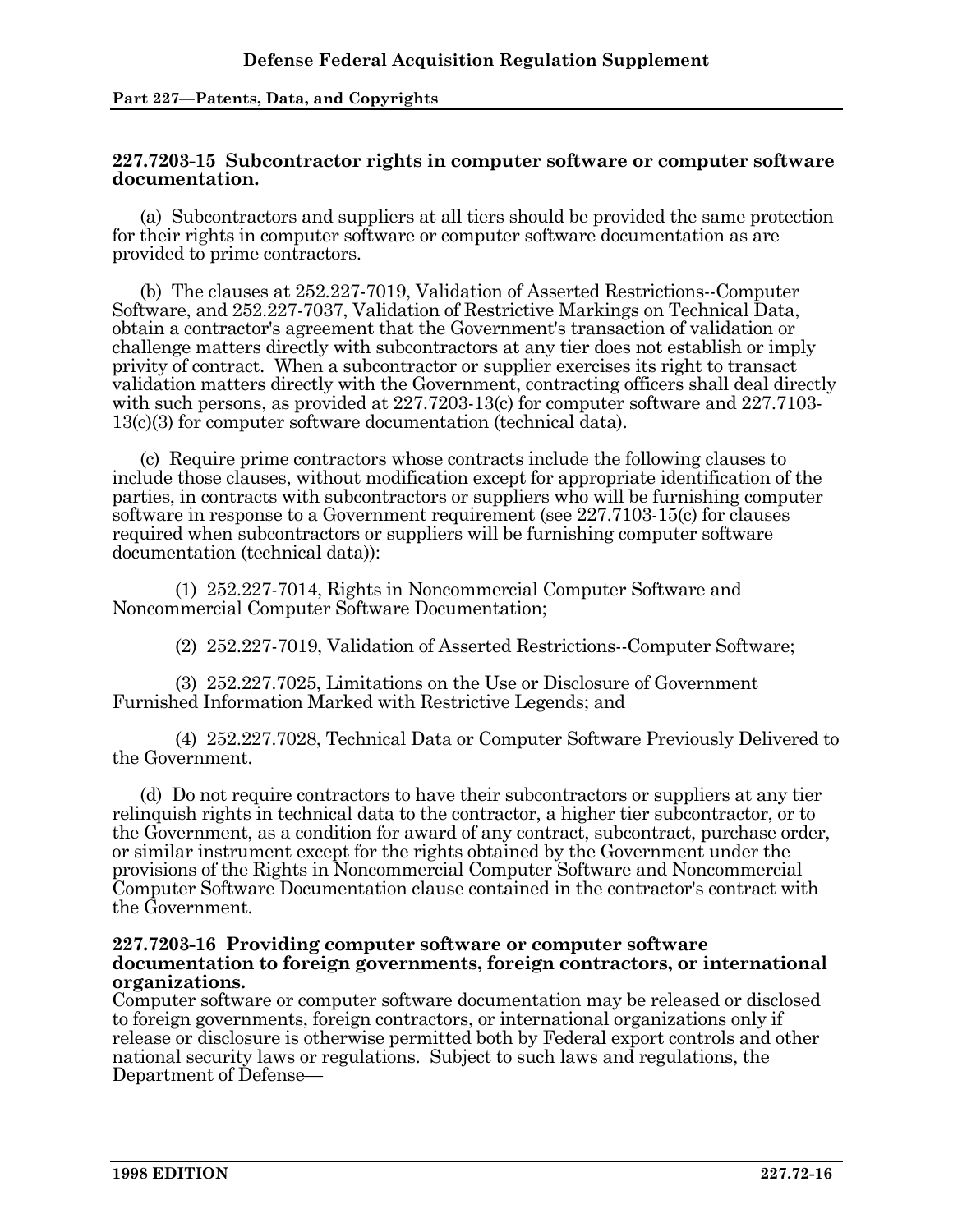(a) May release or disclose computer software or computer software documentation in which it has obtained unlimited rights to such foreign entities or authorize the use of such data by those entities; and

 (b) Shall not release or disclose computer software or computer software documentation for which restrictions on use, release, or disclosure have been asserted to such foreign entities or authorize the use of such data by those entities, unless the intended recipient is subject to the same provisions as included in the use and nondisclosure agreement at 227.7103-7 and the requirements of the clause at 252.227-7014, Rights in Noncommercial Computer Software and Noncommercial Computer Software Documentation, governing use, modification, reproduction, release, performance, display, or disclosure of such data have been satisfied.

### **227.7203-17 Overseas contracts with foreign sources.**

 (a) The clause at 252.227-7032, Rights in Technical Data and Computer Software (Foreign), may be used in contracts with foreign contractors to be performed overseas, except Canadian purchases (see paragraph (c) of this subsection) in lieu of the clause at 252.227-7014, Rights in Noncommercial Computer Software and Noncommercial Computer Software Documentation, when the Government requires the unrestricted right to use, modify, reproduce, release, perform, display, or disclose all computer software or computer software documentation to be delivered under the contract. Do not use the clause in contracts for special works.

 (b) When the Government does not require unlimited rights, the clause at 252.227- 7032 may be modified to accommodate the needs of a specific overseas procurement situation. The Government should obtain rights to the computer software or computer software documentation that are not less than the rights the Government would have obtained under the software rights clause(s) prescribed in this part for a comparable procurement performed within the United States or its outlying areas.

 (c) Contracts for Canadian purchases shall include the appropriate software rights clause prescribed in this part for a comparable procurement performed within the United States or its outlying areas.

**227.7204 Contracts under the Small Business Innovative Research Program.**  When contracting under the Small Business Innovative Research Program, follow the procedures at 227.7104.

# **227.7205 Contracts for special works.**

 (a) Use the clause at 252.227-7020, Rights in Special Works, in solicitations and contracts where the Government has a specific need to control the distribution of computer software or computer software documentation first produced, created, or generated in the performance of a contract and required to be delivered under that contract, including controlling distribution by obtaining an assignment of copyright, or a specific need to obtain indemnity for liabilities that may arise out of the creation, delivery, use, modification, reproduction, release, performance, display, or disclosure of such software or documentation. Use the clause—

 (1) In lieu of the clause at 252.227-7014, Rights in Noncommercial Computer Software and Noncommercial Computer Software Documentation, when the